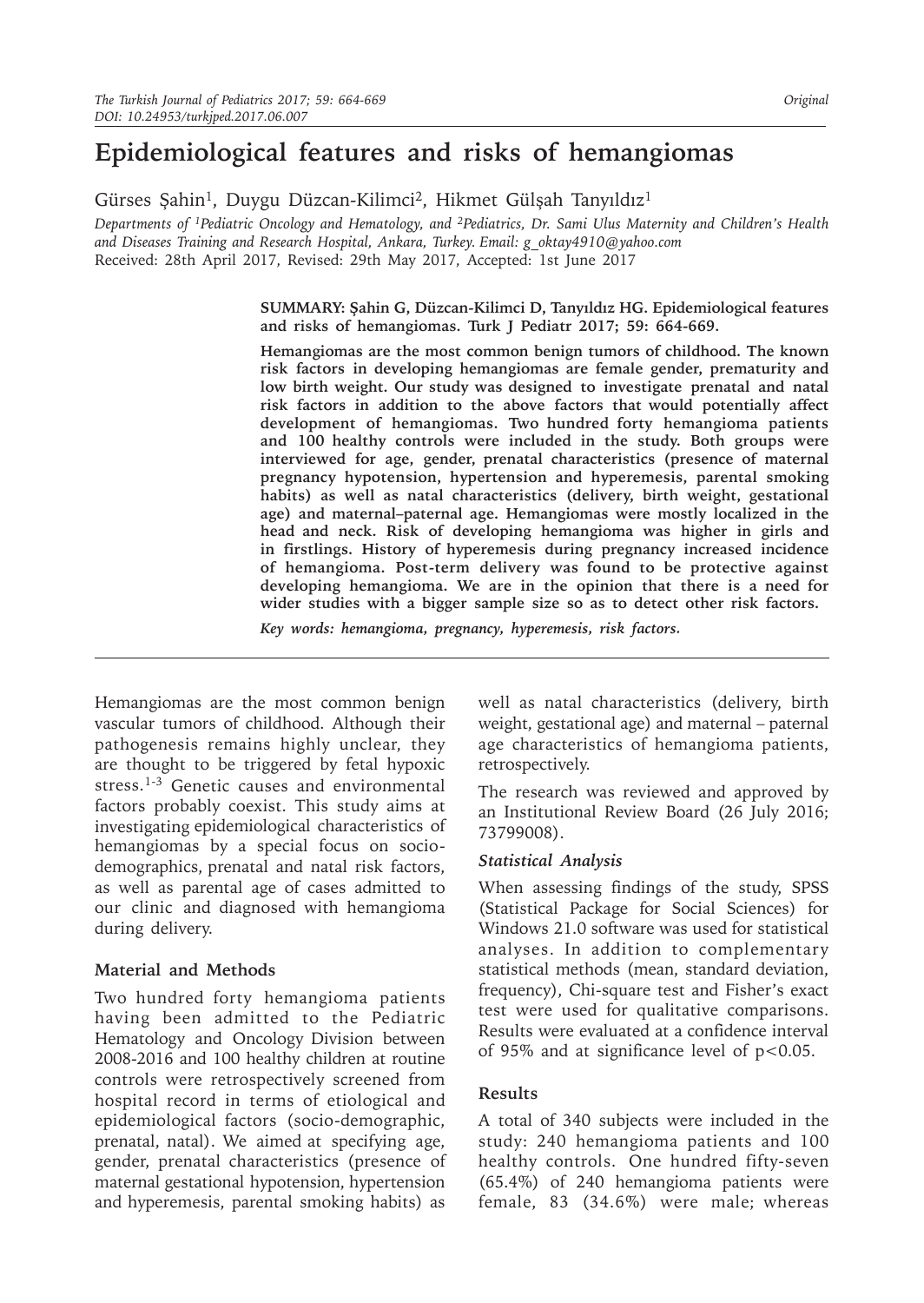46 (46%) of healthy controls were female and 54 (54%) were male. Hemangioma risk increased by 2.22 folds in girls (95% CI 1.38-3.57; p=0.001). Eighty-one percent of hemangiomas and 61% of healthy controls were under the age of 1; whereas 89.2% of hemangioma patients and 80% of healthy controls were under 2. Hemangioma was present at birth in 114 (47.5%) cases whereas in 126 (52.5%) was diagnosed after birth. Five patients (2.08%) in the case group and 2 cases (2%) in the control group were twin pairs. Fifty-five percent of hemangiomas were localized at the head and neck, 22% on the trunk, 9% in lower extremities, 7% in upper extremities, 2% at genitals and 5% at multiple sites.

Mothers of 40 (16.7%) children with hemangiomas and of 17 (17%) healthy controls were smokers prior to pregnancy. Thirty (12.5%) mothers of hemangioma patients and 17 (17%) of healthy controls smoked during pregnancy. One hundred thirty-seven (57.1%) fathers of hemangioma patients and 68 (68%) of healthy children were smokers. There was no statistically significant association between parent's smoking habits and hemangioma incidence (p>0.05; Table I). Forty-three (17.9%) mothers of hemangioma patients and 26 (74%) of healthy controls reported hypotension during pregnancy. Twenty-two (8.3%) mothers of hemangioma patients and 9 (9%) of healthy controls had hypertension history during pregnancy. Hypertension or hypotension during pregnancy did not increase

the risk of hemangioma  $(p=0.091, p=0.841)$ . One hundred thirty-five (56.3%) mothers of hemangioma patients and 44 (44%) of healthy controls reported hyperemesis during pregnancy. There was a significant relationship between hyperemesis during pregnancy and development of hemangioma (p=0.039). Presence of hyperemesis in pregnancy increased the risk of developing hemangioma by 1.64 folds (%95 CI 1.02-2.62; p=0.039; Table II). Thirty-five (14.6%) mothers and 53 (22.1%) fathers of hemangioma patients, and 17 (17%) mothers and 34 (34%) fathers of healthy controls were above 35 years of age. Maternal age did not correlate with presence of hemangioma significantly ( $p=0.573$ ) whereas paternal age <35 years presented a significant correlation with presence of hemangioma (p=0.022). Paternal age <35 years increased the hemangioma risk by 1.82 folds (95% CI 1.09-3.04).

One hundred twenty (50%) of hemangioma patients are firstborn and 77 (32.1%) are second born children; whereas 28 (28%) of non-hemangioma patients are firstborn and 41 (41%) are second born children. Being the firstborn child increased the risk of hemangioma by 3.09 folds (%95 CI 1.66-5.73; p<0.001). Forty-five (18.8%) of hemangioma patients were born before 37 weeks, 191 (79.6%) between 37-40 weeks and 4 after 40 weeks. Sixteen (16%) of non-hemangioma patients were born before 37 weeks, 78 (78%) between weeks 37-40 and 6 (6%) after week 40. Being born beyond the 40<sup>th</sup> week reduced

| Patients with<br>hemangioma |      | Healthy subjects |      | Odds ratio |               | p     |
|-----------------------------|------|------------------|------|------------|---------------|-------|
| N                           | $\%$ | N                | $\%$ | <b>OR</b>  | 95% CI        |       |
|                             |      |                  |      |            |               |       |
| 40                          | 16.7 | 17               | 17.0 | 0.95       | $0.52 - 1.82$ | 0.940 |
| 200                         | 83.3 | 83               | 83.0 |            |               |       |
|                             |      |                  |      |            |               |       |
| 30                          | 12.5 | 17               | 17.0 | 0.69       | $0.36 - 1.33$ | 0.273 |
| 210                         | 87.5 | 83               | 83.0 |            |               |       |
|                             |      |                  |      |            |               |       |
| 137                         | 57.1 | 68               | 68.0 | 0.62       | $0.38 - 1.02$ | 0.061 |
| 103                         | 42.9 | 32               | 32.0 |            |               |       |
|                             |      |                  |      |            |               |       |

**Table I.** Smoking Habits of Parents of Patients with Hemangioma and Healthy Subjects.

CI: confidence interval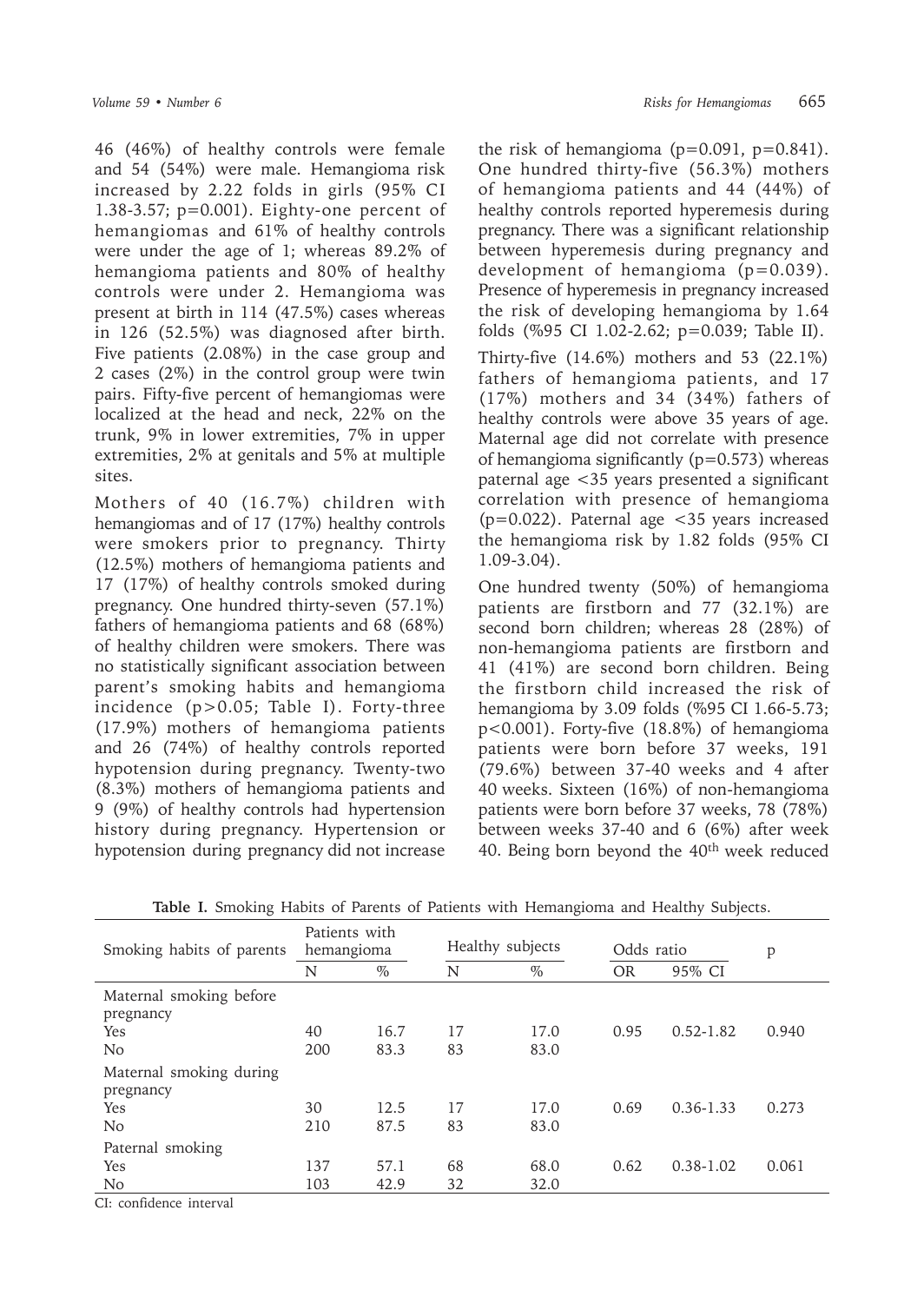hemangioma risk by 2.7 folds (p=0.036; Table III). Forty-four (18.3%) of hemangioma patients had birth weight under 2,500 g, 182 (75.8%) between 2500-4000 g and 14 (1.7%) above 4000 g. Eight (8%) of non-hemangioma patients had low birth weight; low birth weight had a 2.48 folds raised hemangioma risk versus children with normal birth weight, which was statistically significant (95% CI 1.12-5.50; p=0.022; Table III).

# **Discussion**

Hemangiomas are the most common benign vascular tumors of childhood and have a 2-3 fold higher incidence in girls than in boys.<sup>1-3</sup> Concomitant with the literature, our study presented with a 2.2 fold higher incidence in girls. Yet, it remains unclear why girls have a higher hemangioma incidence. Nevertheless, estrogen is thought to be responsible for enhancing endothelial cell proliferation.<sup>4</sup> In a study done on related hemangioma patients, it was stated that a group of hemangiomas may be hereditary and may be associated with genes on the 5th chromosome but the same study failed to detect any mutation on the X chromosome.5 Some researchers defend the view that families tend to take their girls to doctor more often for cosmetic concerns and this should be considered as a reason why the disease is relatively more diagnosed in girls.<sup>1</sup>

Our study did not find any association between smoking habits of mothers before or during pregnancy and the risk of developing hemangioma. Yet it was observed that

incidence of hemangioma tended to decrease when their mothers quit smoking during pregnancy. Interestingly, fathers' smoking habit was found to be protective against developing hemangioma. There is no study in the literature on this topic. Father's smoking may be leading to positive selection of hypoxiaresistant sperms laying the background for epigenetic changes with adaptation to hypoxia. Furthermore, high smoking ratio may have led to this result as a confounding factor. There is a need for larger scaled studies on this topic.

Hypoxia is one of the major factors blamed in the pathogenesis of hemangioma. GLUT-1, a marker in hemangioma is a significant perceiver of hypoxia. GLUT-1 was found to have increased in hypoxic sites of mesenchymal tumors as well as in mesenchymal stem cells of the umbilical cord under hypoxic conditions.6,7 Some hypoxia-associated factors including VEGF-A and MMP-9 were found in elevated levels in blood and hypoxiainduced factor 1 alpha, MMP-9 and VEGF-A in hemangioma tissue in proliferation.8 Placental and perinatal hypoxia may cause an increase in hemangioma incidence due to these reasons. In a study by Li et al.<sup>9</sup> no association was found between parental smoking and development of hemangioma. Kim et al.<sup>10</sup> on the other hand, reported higher incidence of hemangioma in children born from unplanned pregnancies of smoking mothers. This was explained by the fact that mothers tend to quit smoking when they plan pregnancy due to scared side effects.<sup>11</sup> On the other hand, smoking has a protective effect against preeclampsia due to its proangiogenic effects (increased

| Maternal history during<br>pregnancy | Patients with<br>hemangioma |      |    | Healthy subjects |           | Odds ratio    |       |
|--------------------------------------|-----------------------------|------|----|------------------|-----------|---------------|-------|
|                                      | N                           | $\%$ | N  | $\%$             | <b>OR</b> | 95% CI        |       |
| Hypotension                          |                             |      |    |                  |           |               |       |
| Yes                                  | 43                          | 17.9 | 26 | 26.0             | 0.62      | $0.36 - 1.08$ | 0.091 |
| N <sub>o</sub>                       | 197                         | 82.1 | 74 | 74.0             |           |               |       |
| Hypertension                         |                             |      |    |                  |           |               |       |
| Yes                                  | 22                          | 8.3  | 9  | 9.0              | 0.92      | $0.40 - 2.09$ | 0.841 |
| N <sub>o</sub>                       | 220                         | 91.7 | 91 | 91.0             |           |               |       |
| Hyperemesis                          |                             |      |    |                  |           |               |       |
| Yes                                  | 135                         | 56.3 | 44 | 44.0             | 1.64      | $1.02 - 2.62$ | 0.039 |
| No.                                  | 105                         | 43.8 | 56 | 56.0             |           |               |       |

**Table II.** History of Hypotension, Hypertension and Hyperemesis During Pregnancy of Mothers of Patients with Hemangioma and Healthy Subjects.

CI: confidence interval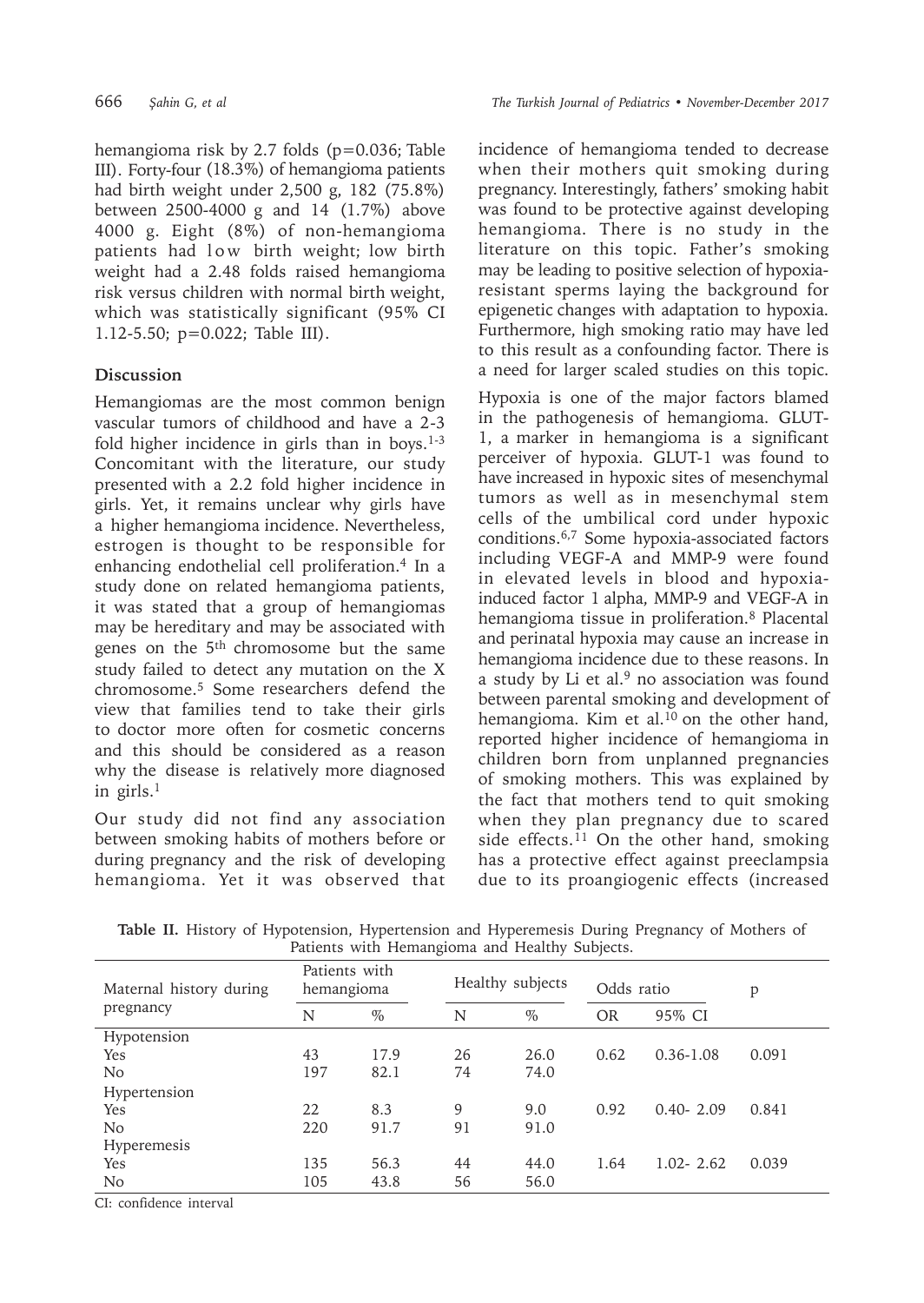placental growth factor and diminished soluble endoglin and anti-antigiogenic VEGF receptor 1). This proangiogenic effect of smoking may be considered as a secondary reaction against anemia and hypoxia.<sup>12</sup> Maternal smoking has been shown to decrease placental blood flow. It has been speculated that placental hypoperfusion is resulting from vasoconstrictive effects of nicotine. Vasoconstrictive effects of nicotine on uterine and umbilical arteries increases carboxyhemoglobin concentrations that interfere with oxygenation. As a result, smoking leads to hyperplasia in cytotrophoblasts in order to increase surface area by angiogenesis and neovascularization.<sup>13</sup> A similar mechanism may also be explained by the rise in hemangioma incidence in preterm infants using erythropoietin. Anemia, as a stimulant for erythropoiesis and angiogenesis probably also stimulates the development of hemangioma.<sup>14</sup>

Our study failed to detect a significant relationship between hypotension history during mother's pregnancy and development of hemangioma. There is no study reported in the literature on this aspect. Hypotension is known to impair tissue perfusion. It may also contribute to development of hemangioma by causing hypoxia. Yet, since only symptomatic hypotensive cases were included in our case group the result may be statistically nonsignificant.

Our study did not find any significant difference between history of hypertension during pregnancy and development of hemangioma. The

literature primarily investigates the relationship between preeclampsia (rather than history of hypertension) and the risk of developing hemangioma. The role of preeclampsia remains unclear in development of hemangioma but some placental growth factors may be playing part in its development. Placental growth factor (PIGF) is more prominent in preeclampsia patients. PIGF was shown to be expressed immunohistochemically in hemangiomas, which supports the hypothesis that the placenta and hemangiomas grow from similar vascular origins.<sup>15</sup> In a study conducted by Munden et al.<sup>16</sup> preeclampsia was found to increase the risk of developing hemangioma.

Those having history of hyperemesis during their pregnancy had a 1.64-fold higher risk of developing hemangioma. Hyperemesis gravidarum is defined as persistent attacks of nausea and vomiting to the extent of hospitalization.17 Studies indicate that hyperemesis may cause intrauterine growth restriction, low birth weight and diseases like type 2 diabetes in the fetus.<sup>18,19</sup> Hyperemesis may cause development of hemangioma due to hypoxia secondary to perfusion impairment. Another study done on the same topic failed to present a significant relationship between the history of extreme vomiting during pregnancy and development of hemangioma.9 We are in the opinion that there is the need for further research work to be done on the association of developing hemangioma and hyperemesis.

We did not find any rise in the incidence of hemangioma in children of mothers having

| Patients with<br>hemangioma |      | Healthy subjects |           | Odds Ratio |         |
|-----------------------------|------|------------------|-----------|------------|---------|
| $\%$                        | N    | $\%$             | <b>OR</b> | 95% CI     |         |
|                             |      |                  |           |            |         |
| 18.8                        | 16   | 16.0             | 1.15      | $0.61 -$   | 0.666   |
| 191<br>79.6                 | 78   | 78.0             | 1.00      | 2.15       |         |
| 1.7                         | 6    | 6.0              | 0.27      |            | 0.036   |
|                             |      |                  |           | $0.08 -$   |         |
|                             |      |                  |           | 0.99       |         |
|                             |      |                  |           |            |         |
|                             |      |                  |           |            | 0.022   |
| 182<br>75.8                 | 82   | 82.0             | 1.00      | 5.50       |         |
| 5.8                         | 10   | 10.0             | 0.63      |            | 0.286   |
|                             |      |                  |           | $0.27 -$   |         |
|                             |      |                  |           | 1.48       |         |
|                             | 18.3 | 8                | 8.0       | 2.48       | $1.12-$ |

**Table III.** Gestational Age and Birth Weight of Patients with Hemangioma and Healthy Subjects.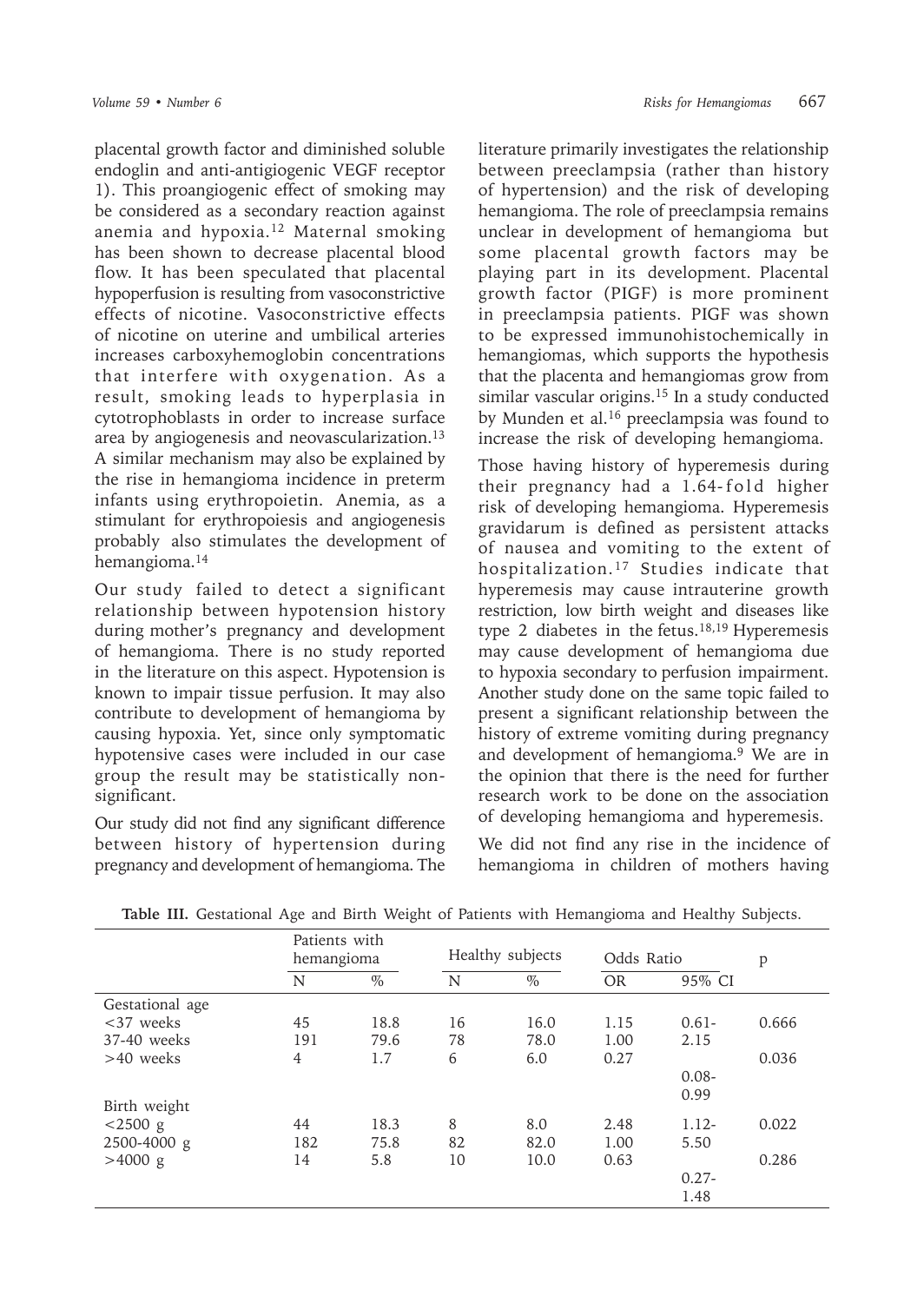delivered at a more advanced age. In a study by Haggstrom et al.<sup>1</sup> 55.1% of mothers of hemangioma patients were found at the age of 30 and beyond concluding that advanced maternal age is a statistically significant factor in developing hemangioma compared to the general population. Advanced maternal age may be causing this increase in incidence of hemangioma indirectly because it more associated with complications of pregnancy such as preterm delivery, low birth weight and preeclampsia.<sup>1</sup> Paternal age under 35 increased the risk of developing hemangioma. This may be explained by presence of agerelated confounding factors in the control group or epigenetic suppression of some factors causing hemangioma with age during spermatogenesis.

Fifty percent of the hemangioma patients included in the study were firstlings, and being the firstborn child increased the risk of developing hemangioma by 3.09 folds. Other studies also reported higher incidence of hemangioma in firstlings.20 This increase was explained by higher incidence of preeclampsia in first pregnancies.1,21

Our study failed to observe a significant relationship between prematurity and development of hemangioma, whereas hemangioma was less frequently observed in infants born beyond 40 weeks. Hemangiomas are more common in premature or low birth weight infants. In a study by Amir et al.<sup>22</sup>, 13% of 973 preterm infants developed hemangioma, which is (10%) more frequent than the predicted level. Higher incidence of hemangioma among preterm infants may be explained by the imbalance in angiogenic shock mechanisms<sup>1</sup>. Previous studies did not investigate the association between being born beyond 40 weeks and development of hemangioma, which may be explained as follows: babies born beyond 40 weeks are generally the ones having completed their overall development and are less exposed to factors such as intrauterine hypoxia. This may be the reason why hemangiomas are less common in these babies.

The incidence of hemangioma was 2.48 folds higher in low birth weight infants. In Amir's study, the incidence was found as high as 22-30% in infants under  $1000$  g.<sup>22</sup> A study by Drolet et al.<sup>23</sup> suggested that every 500 g of loss in birth weight increased the risk of developing hemangioma by 25% and that low birth weight is a more important risk factor than age.

Multiple pregnancies are also among the known risk factors for development of hemangioma. Two percent of our subjects both in the hemangioma and control groups were twin pairs, and there was no statistically significant difference amongst the two groups. Higher incidence of hemangioma in multiple pregnancies can be explained by prematurity and the effect of progesterone. The risk of developing hemangioma apparently increases in in vitro fertilization pregnancies due to higher probability of multiple pregnancies.<sup>10</sup> In a study done with more than 118 twins, there was no statistically significant difference in hemangioma incidence among monozygotic and dizygotic twins. Monozygotic twins also did not present an increased incidence of hemangioma within their own group, which shows that hereditary factors are not dominant factors in development of hemangioma and that hemangioma is more common among twin pairs with lower birth weight.<sup>24</sup>

The retrospective nature of our study is a major limitation to detect the real frequency of the probable factors causing hemangioma. Authors of the study are in the opinion that there is a need for more extensive prospective research work to be done in this field to conclude that these factors constitute an absolute risk for development of hemangioma.

In conclusion, beyond known risk factors, hyperemesis was found to present a risk factor for developing hemangioma whereas post-maturity was suggested as a protective factor against hemangioma.

#### **REFERENCES**

- 1. Haggstrom AN, Drolet BA, Baselga E, et al. Prospective study of infantile hemangiomas: Demographic, prenatal, and perinatal characteristics. J Pediatr 2007; 150: 291- 294.
- 2. Bree AF, Siegfried E, Sotelo-Avila C, Nahass G. Infantile hemangiomas: Speculation on placental trophoblastic origin. Arch Dermatol 2001; 137: 573- 577.
- 3. Finn MC, Glowacki J, Mulliken JB. Congenital vascular lesions: Clinical application of a new classification. J Pediatr Surg 1983; 18: 894-900.